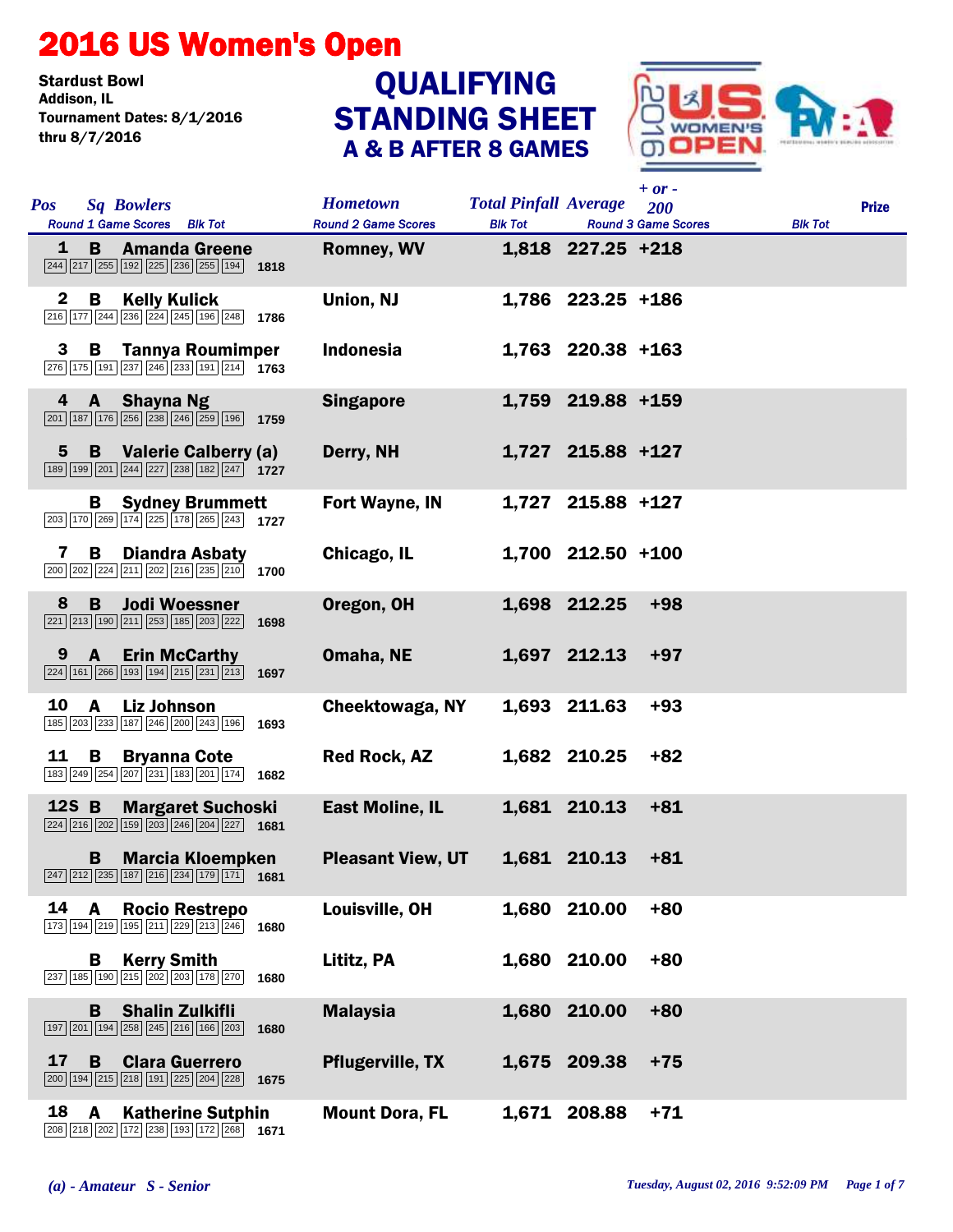| <b>Pos</b> |              | <b>Sq Bowlers</b><br>Round 1 Game Scores Blk Tot                                                                                                           |      | <b>Hometown</b><br><b>Round 2 Game Scores</b> | <b>Total Pinfall Average</b> |              | $+ or -$<br>200<br><b>Round 3 Game Scores</b> |                | <b>Prize</b> |
|------------|--------------|------------------------------------------------------------------------------------------------------------------------------------------------------------|------|-----------------------------------------------|------------------------------|--------------|-----------------------------------------------|----------------|--------------|
| 19         | В            | <b>Maria Rodriguez</b><br>$\boxed{223}$ $\boxed{225}$ $\boxed{241}$ $\boxed{193}$ $\boxed{193}$ $\boxed{187}$ $\boxed{178}$ $\boxed{218}$ 1658             |      | <b>Austin, TX</b>                             | <b>Bik Tot</b>               | 1,658 207.25 | $+58$                                         | <b>Blk Tot</b> |              |
| 20         | $\mathbf{A}$ | <b>Josie Earnest</b><br>233 157 193 214 193 225 259 180                                                                                                    | 1654 | <b>Nashville, TN</b>                          |                              | 1,654 206.75 | $+54$                                         |                |              |
| 21         | $\mathbf{A}$ | <b>Hui Fen New</b><br>191 196 195 200 211 234 192 226 1645                                                                                                 |      | <b>Singapore</b>                              |                              | 1,645 205.63 | $+45$                                         |                |              |
| 22         | A            | <b>Danielle McEwan</b><br>247 204 195 188 209 178 197 220 1638                                                                                             |      | <b>Stony Point, NY</b>                        |                              | 1,638 204.75 | $+38$                                         |                |              |
| 23         | B            | <b>Brandi Branka</b><br>161   193   222   213   235   173   254   186   1637                                                                               |      | <b>Momence, IL</b>                            |                              | 1,637 204.63 | $+37$                                         |                |              |
| 24 A       |              | <b>Lynda Barnes</b><br>$\boxed{204}\boxed{214}\boxed{203}\boxed{202}\boxed{237}\boxed{203}\boxed{188}\boxed{183}$ 1634                                     |      | Double Oak, TX                                |                              | 1,634 204.25 | $+34$                                         |                |              |
| 25         | <b>B</b>     | <b>Allie liams</b><br>224 196 185 222 236 217 200 151 1631                                                                                                 |      | Wichita, KS                                   |                              | 1,631 203.88 | $+31$                                         |                |              |
| 26         | В            | <b>Amanda Cortese (a)</b><br>213 247 163 191 182 201 198 234 1629                                                                                          |      | <b>Hoffman Estates, IL</b>                    |                              | 1,629 203.63 | $+29$                                         |                |              |
|            |              | 27S B Carolyn Dorin-Ballard<br>$\boxed{201}$ $\boxed{212}$ $\boxed{247}$ $\boxed{205}$ $\boxed{191}$ $\boxed{180}$ $\boxed{202}$ $\boxed{190}$ <b>1628</b> |      | Keller, TX                                    |                              | 1,628 203.50 | $+28$                                         |                |              |
| 28         | $\mathbf{A}$ | <b>Chenoa Rhoades (a)</b><br>184   243   181   236   207   183   189   202   1625                                                                          |      | <b>Wichita, KS</b>                            |                              | 1,625 203.13 | $+25$                                         |                |              |
| 29         |              | <b>A</b> April Ellis<br>188 192 219 219 226 171 203 204 1622                                                                                               |      | Wichita, KS                                   |                              | 1,622 202.75 | $+22$                                         |                |              |
| 30         | A            | <b>Shannon Pluhowsky</b><br>$\boxed{201}$ 182 $\boxed{214}$ $\boxed{242}$ 164 $\boxed{246}$ 181 189 1619                                                   |      | Dayton, OH                                    |                              | 1,619 202.38 | $+19$                                         |                |              |
| 31         | <b>A</b>     | <b>Kamilah Dammers</b><br>196 190 161 206 229 211 227 193 1613                                                                                             |      | <b>Aruba</b>                                  |                              | 1,613 201.63 | $+13$                                         |                |              |
| 32         | B            | <b>Heather Melvin</b><br>190 200 173 161 279 167 203 237 1610                                                                                              |      | <b>Sioux Falls, SD</b>                        |                              | 1,610 201.25 | $+10$                                         |                |              |
|            |              | 33S B Shannon Sellens<br>189 217 216 198 174 171 199 244 1608                                                                                              |      | Copiague, NY                                  |                              | 1,608 201.00 | $+8$                                          |                |              |
| 34         | B            | <b>Leanne Hulsenberg</b><br>175 208 235 226 167 212 178 206 1607                                                                                           |      | <b>Pleasant View, UT</b>                      | 1,607                        | 200.88       | $+7$                                          |                |              |
|            | в            | <b>Missy Parkin</b><br>$\boxed{211}$ $\boxed{177}$ $\boxed{210}$ $\boxed{181}$ $\boxed{195}$ $\boxed{196}$ $\boxed{211}$ $\boxed{226}$ <b>1607</b>         |      | Laguna Hills, CA                              |                              | 1,607 200.88 | $+7$                                          |                |              |
|            |              | <b>S</b> A Sandra Andersson (a)<br>$\boxed{238}$ 151 234 194 224 173 200 193 1607                                                                          |      | <b>Sweden</b>                                 | 1,607                        | 200.88       | $+7$                                          |                |              |
| 37         | B            | <b>Kristina Szczerbinski</b><br>207 183 195 183 238 200 224 176 1606                                                                                       |      | North Tonawanda, NY 1,606                     |                              | 200.75       | $+6$                                          |                |              |
| 38         | В            | <b>Natalie Cortese</b><br>$\boxed{225}$ 148 213 242 151 243 176 205 1603                                                                                   |      | <b>Hoffman Estates, IL</b>                    | 1,603                        | 200.38       | $+3$                                          |                |              |
| 39         | B            | <b>Stefanie Johnson</b><br>202 210 170 236 180 233 175 196                                                                                                 | 1602 | <b>Grand Prairie, TX</b>                      |                              | 1,602 200.25 | $+2$                                          |                |              |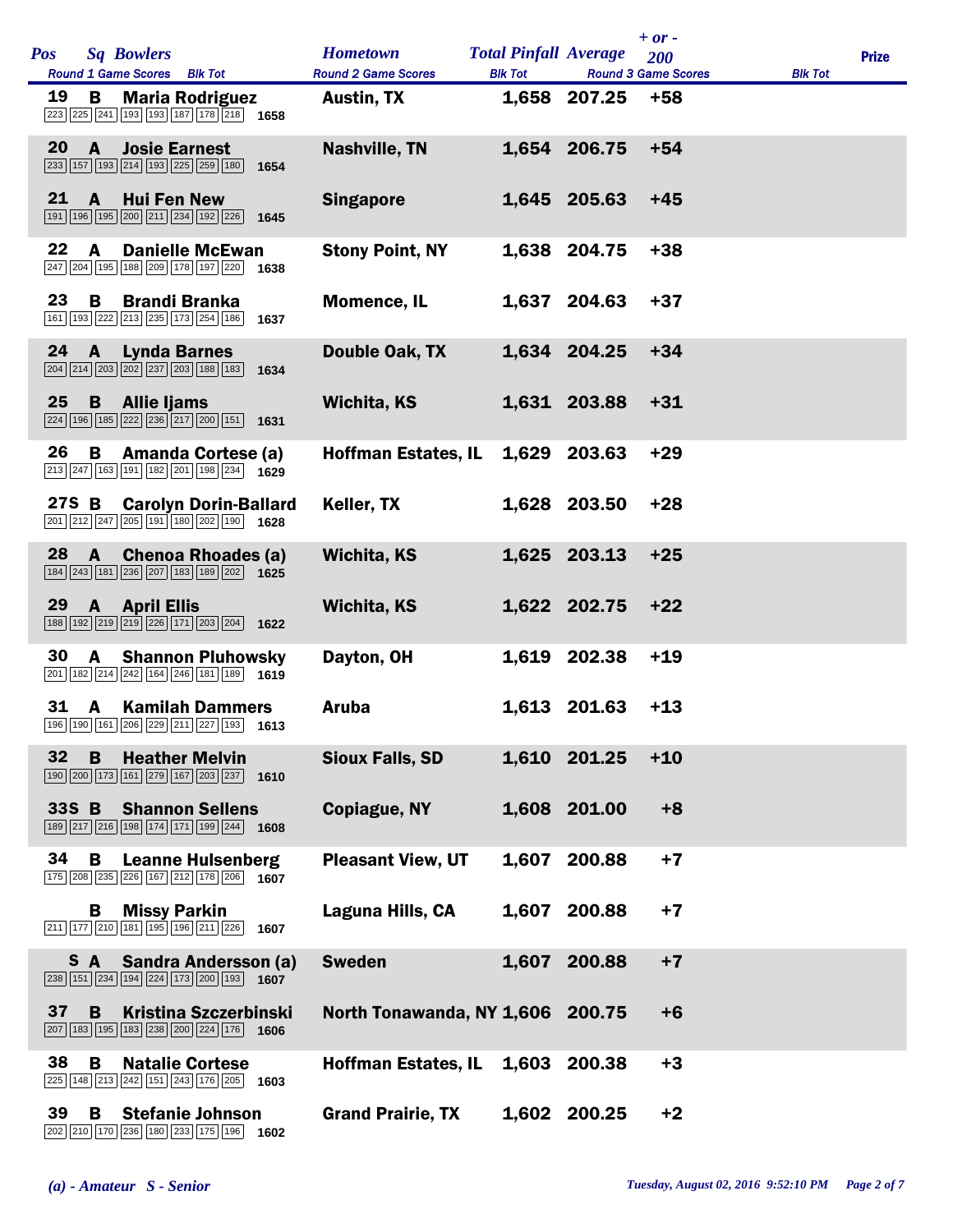| <b>Pos</b> |                                 | <b>Sq Bowlers</b><br>Round 1 Game Scores Blk Tot                                                              |      | <b>Hometown</b><br><b>Round 2 Game Scores</b> | <b>Total Pinfall Average</b><br><b>Blk Tot</b> |                   | $+ or -$<br>200<br><b>Round 3 Game Scores</b> | <b>Blk Tot</b> | <b>Prize</b> |
|------------|---------------------------------|---------------------------------------------------------------------------------------------------------------|------|-----------------------------------------------|------------------------------------------------|-------------------|-----------------------------------------------|----------------|--------------|
| 40         | B                               | <b>Mariana Ayala</b><br>191   209   223   177   205   211   198   186                                         | 1600 | Euless, TX                                    |                                                | 1,600 200.00 Even |                                               |                |              |
| 41         | $\mathbf{A}$                    | <b>Jazreel Tan</b><br>184   203   225   172   234   220   169   190                                           | 1597 | <b>Singapore</b>                              | 1,597                                          | 199.63            | $-3$                                          |                |              |
| 42         | В                               | Daria Pajak (a)<br>224 226 182 167 167 202 227 201                                                            | 1596 | <b>Poland</b>                                 | 1,596                                          | 199.50            | $-4$                                          |                |              |
| 43         | B                               | <b>Jennifer Higgins</b><br>177 219 206 256 197 184 180 172 1591                                               |      | <b>Westerville, OH</b>                        |                                                | 1,591 198.88      | $-9$                                          |                |              |
| 44         | A                               | Kristin Nieter (a)<br>192 207 191 187 222 187 195 201 1582                                                    |      | Homewood, IL                                  |                                                | 1,582 197.75      | $-18$                                         |                |              |
| 45         |                                 | <b>B</b> Julie Oczepek<br>144   193   203   199   222   196   184   235   1576                                |      | Reese, MI                                     |                                                | 1,576 197.00      | $-24$                                         |                |              |
| 46         | B                               | Diana Zavjalova<br>174 200 189 210 202 210 188 201 1574                                                       |      | Latvia                                        |                                                | 1,574 196.75      | $-26$                                         |                |              |
| 47         | A                               | <b>Karen Marcano</b><br>168 189 218 183 191 189 256 176 1570                                                  |      | Venezuela                                     |                                                | 1,570 196.25      | $-30$                                         |                |              |
| 48         | <b>Cut Line</b><br>$\mathbf{A}$ | Victoria Johansson (a)                                                                                        |      | <b>Sweden</b>                                 | 1,567                                          | 195.88            | $-33$                                         |                |              |
| 49         | $\mathbf{A}$                    | 200 184 219 226 179 193 150 216 1567<br><b>Lindsay Boomershine</b><br>158 211 204 214 181 178 170 249 1565    |      | Perry, UT                                     |                                                | 1,565 195.63      | $-35$                                         |                |              |
| 50         | $\mathbf{A}$                    | Amanda Van Duyn (a)<br>193 168 224 182 234 153 222 188 1564                                                   |      | <b>Whitewater, WI</b>                         | 1,564                                          | 195.50            | $-36$                                         |                |              |
|            | B.                              | Alice Krucek (a)<br>227 171 203 239 216 172 199 137 1564                                                      |      | Hammond, IN                                   |                                                | 1,564 195.50      | $-36$                                         |                |              |
|            |                                 | 52 B Liz Kuhlkin<br>215 167 217 201 172 209 192 190                                                           | 1563 | <b>Schenectady, NY</b>                        |                                                | 1,563 195.38      | $-37$                                         |                |              |
| 53         | A                               | Jodi Gawlik (a)<br>$\boxed{163}\boxed{223}\boxed{224}\boxed{170}\boxed{187}\boxed{212}\boxed{218}\boxed{162}$ | 1559 | Schaumburg, IL                                |                                                | 1,559 194.88      | $-41$                                         |                |              |
| 54         | B                               | <b>Ashly Galante</b><br>222 182 213 206 154 178 233 170                                                       | 1558 | Palm Harbor, FL                               | 1,558                                          | 194.75            | $-42$                                         |                |              |
|            | 55 A                            | <b>Cash Line</b><br><b>Sarah Lokker</b><br>191 182 148 183 199 238 220 193                                    | 1554 | <b>New Baltimore, MI</b>                      |                                                | 1,554 194.25      | $-46$                                         |                |              |
|            | B                               | <b>Megan Kelly</b><br>169 228 200 193 176 201 173 214                                                         | 1554 | Dayton, OH                                    |                                                | 1,554 194.25      | $-46$                                         |                |              |
| 57         | A                               | Nina Flack (a)<br>197 201 173 191 193 194 213 189                                                             | 1551 | <b>Sweden</b>                                 |                                                | 1,551 193.88      | -49                                           |                |              |
| 58         | В                               | Kayla Johnson<br>203 204 169 189 168 178 214 225                                                              | 1550 | Washingto                                     | 1,550                                          | 193.75            | $-50$                                         |                |              |
| 59         | В                               | <b>Sandra Gongora</b><br>181   211   195   192   160   248   190   169                                        | 1546 | <b>Mexico</b>                                 | 1,546                                          | 193.25            | $-54$                                         |                |              |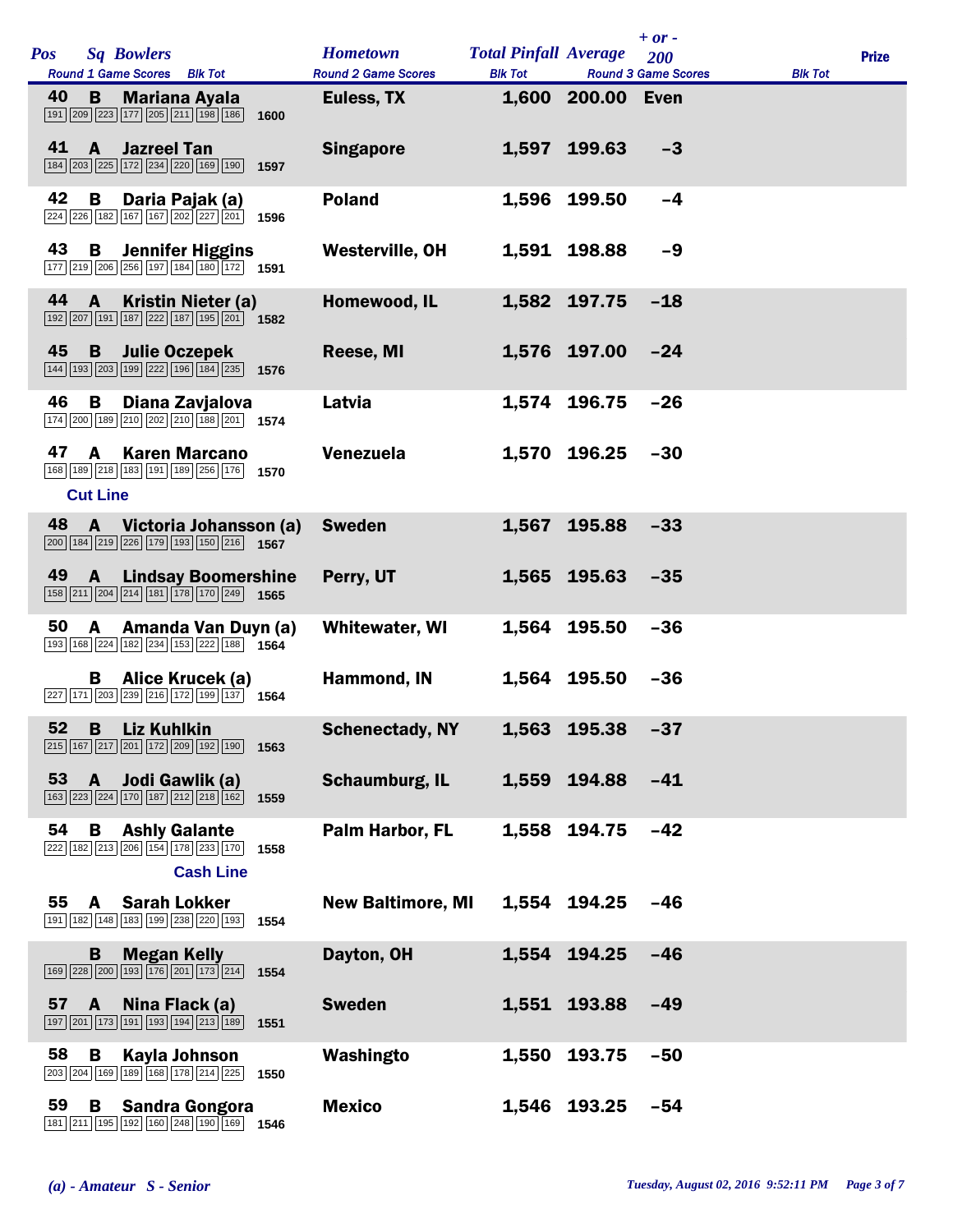| <b>Pos</b> |                | <b>Sq Bowlers</b>                                                                                                                                            | <b>Hometown</b>                              | <b>Total Pinfall Average</b> |                  | $+ or -$<br>200            |                | <b>Prize</b> |
|------------|----------------|--------------------------------------------------------------------------------------------------------------------------------------------------------------|----------------------------------------------|------------------------------|------------------|----------------------------|----------------|--------------|
| 60         | A              | Round 1 Game Scores Blk Tot<br><b>Brittany Smith (a)</b>                                                                                                     | <b>Round 2 Game Scores</b><br>Des Moines, IA | <b>Blk Tot</b>               | 1,542 192.75 -58 | <b>Round 3 Game Scores</b> | <b>Blk Tot</b> |              |
|            |                | $\boxed{223}\boxed{231}\boxed{171}\boxed{215}\boxed{146}\boxed{210}\boxed{182}\boxed{164}$ 1542                                                              |                                              |                              |                  |                            |                |              |
|            | B              | Samantha Hagerman (a) Loves Park, IL<br>$\boxed{228}$ $\boxed{227}$ 173 166 158 161 212 217 1542                                                             |                                              |                              | 1,542 192.75     | $-58$                      |                |              |
| 62         | B              | <b>Cassandra Leuthold</b><br>212 219 201 191 178 202 167 170 1540                                                                                            | <b>Black Hawk, SD</b>                        |                              | 1,540 192.50     | $-60$                      |                |              |
| 63         | B              | Sarah Wille (a)<br>168 172 186 235 236 205 172 160 1534                                                                                                      | <b>Hoffman Estates, IL</b>                   |                              | 1,534 191.75     | $-66$                      |                |              |
| 64         | B              | Sierra Kanemoto (a)<br>180 217 223 168 179 178 194 194 1533                                                                                                  | <b>Riverside, OH</b>                         |                              | 1,533 191.63     | $-67$                      |                |              |
|            | B              | Jessica Abel (a)<br>$\boxed{153}$ $\boxed{269}$ $\boxed{192}$ $\boxed{172}$ $\boxed{180}$ $\boxed{147}$ $\boxed{218}$ $\boxed{202}$ $\boxed{1533}$           | Rose Hill, KS                                |                              | 1,533 191.63     | $-67$                      |                |              |
| 66         | A              | <b>Summer Jasmin</b><br>173 168 215 193 185 200 205 191 1530                                                                                                 | <b>Beckley, WV</b>                           |                              | 1,530 191.25     | $-70$                      |                |              |
| 67         | B              | <b>Anggie Ramirez-Perea</b><br>147 182 207 195 200 218 195 184 1528                                                                                          | <b>Austin, TX</b>                            |                              | 1,528 191.00     | $-72$                      |                |              |
| 68         | $\mathbf{A}$   | Tina Becke (a)<br>181 175 194 206 183 197 194 194 1524                                                                                                       | <b>Carol Stream, IL</b>                      |                              | 1,524 190.50     | $-76$                      |                |              |
| 69         | B              | Katherine Sulaitis (a)<br>$\boxed{162}\boxed{171}\boxed{200}\boxed{196}\boxed{201}\boxed{217}\boxed{198}\boxed{178}$ 1523                                    | St. Charles, IL                              |                              | 1,523 190.38     | $-77$                      |                |              |
| 70         | B              | <b>Kayla Bandy</b><br>$\boxed{161}$ $\boxed{185}$ $\boxed{214}$ $\boxed{204}$ $\boxed{205}$ $\boxed{190}$ $\boxed{159}$ $\boxed{204}$ <b>1522</b>            | <b>Salisbury, MD</b>                         |                              | 1,522 190.25     | $-78$                      |                |              |
| 71         | $\mathbf{A}$   | <b>Sabrena Divis</b><br>179 195 201 179 193 199 191 182 1519                                                                                                 | Gillette, WY                                 |                              | 1,519 189.88     | $-81$                      |                |              |
| 72         | $\overline{A}$ | Megan Szczepanski (a) Lockport, IL<br>172 246 188 145 195 192 189 190 1517                                                                                   |                                              | 1,517                        | 189.63           | $-83$                      |                |              |
|            | B              | <b>Samantha Schaden</b><br>162 195 228 174 173 166 236 183 1517                                                                                              | <b>Baltimore, MD</b>                         |                              | 1,517 189.63     | $-83$                      |                |              |
|            |                | 74 A Ingellimar Beasley<br>170 178 179 194 185 208 193 207 1514                                                                                              | <b>Clarksville, TN</b>                       |                              | 1,514 189.25     | $-86$                      |                |              |
|            | S A            | <b>Kristin Quah</b><br>150 207 151 198 203 204 201 200 1514                                                                                                  | <b>Singapore</b>                             |                              | 1,514 189.25     | $-86$                      |                |              |
|            | A              | <b>Cherie Tan</b><br>157 203 162 175 199 205 221 192 1514                                                                                                    | <b>Singapore</b>                             |                              | 1,514 189.25     | $-86$                      |                |              |
| 77         |                | <b>B</b> Torrie Decker (a)<br>$\boxed{211}$ $\boxed{194}$ $\boxed{179}$ $\boxed{193}$ $\boxed{214}$ $\boxed{175}$ $\boxed{174}$ $\boxed{168}$ $\boxed{1508}$ | Chicago, IL                                  |                              | 1,508 188.50     | $-92$                      |                |              |
|            | A              | <b>Stephanie Martins</b><br>167 168 156 205 207 185 205 215 1508                                                                                             | <b>Brazil</b>                                | 1,508                        | 188.50           | $-92$                      |                |              |
| 79         | <b>A</b>       | Linda Walbaum<br>198 207 165 190 165 173 232 177 1507                                                                                                        | <b>Brighton, CO</b>                          |                              | 1,507 188.38     | $-93$                      |                |              |
|            | B              | Kayla Crawford (a)<br>$\boxed{202}$ 191 146 185 177 207 212 187 1507                                                                                         | Silvis, IL                                   | 1,507                        | 188.38           | $-93$                      |                |              |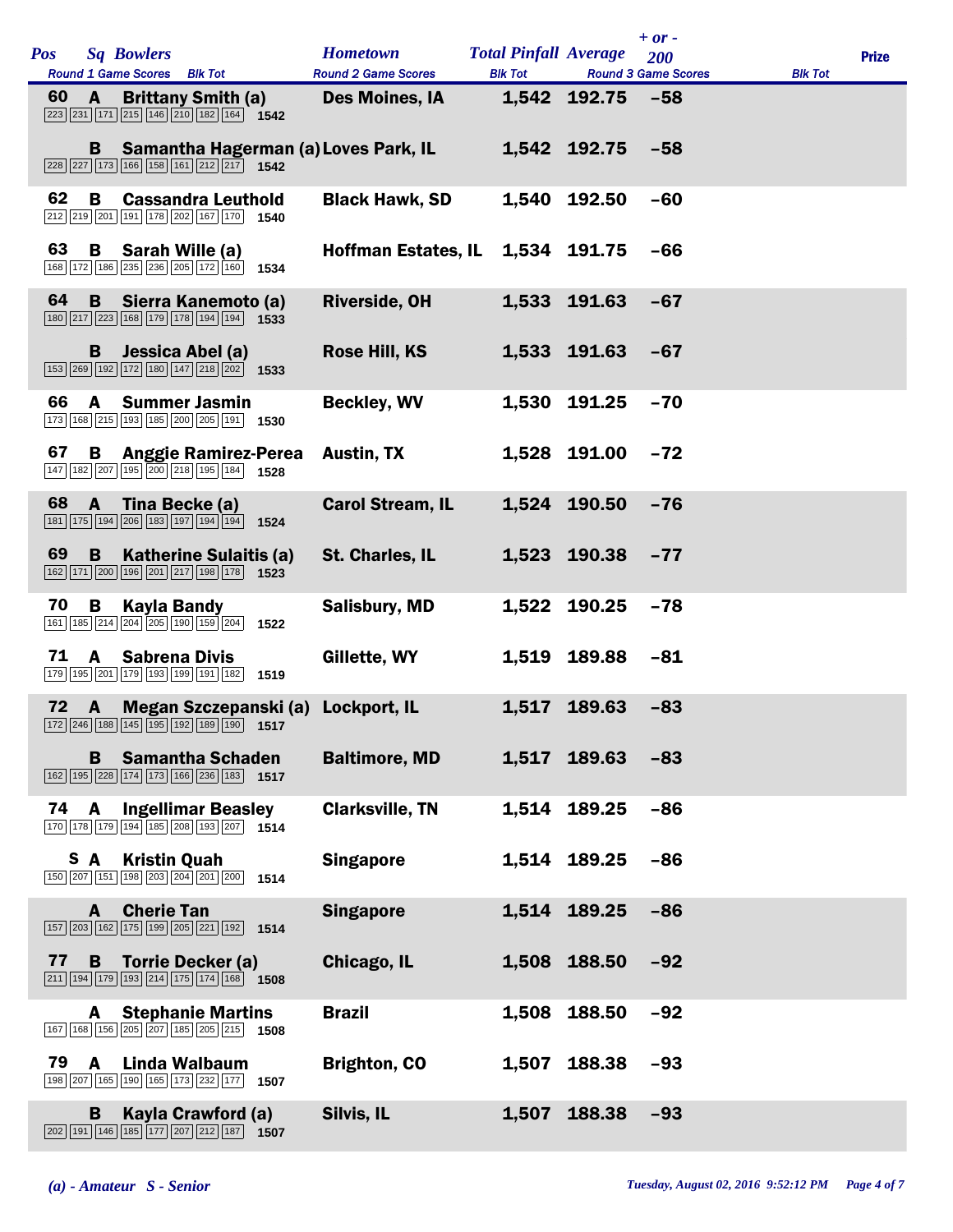| <b>Pos</b> |              |   | <b>Sq Bowlers</b><br>Round 1 Game Scores Blk Tot                                                                                                   |      | <b>Hometown</b><br><b>Round 2 Game Scores</b> | <b>Total Pinfall Average</b><br><b>Blk Tot</b> |                   | $+ or -$<br>200<br><b>Round 3 Game Scores</b> | <b>Blk Tot</b> | <b>Prize</b> |
|------------|--------------|---|----------------------------------------------------------------------------------------------------------------------------------------------------|------|-----------------------------------------------|------------------------------------------------|-------------------|-----------------------------------------------|----------------|--------------|
| 81         |              | A | <b>Elysia Current</b><br>156 178 206 171 154 236 203 202                                                                                           | 1506 | Ephrata, PA                                   |                                                | 1,506 188.25      | $-94$                                         |                |              |
|            | A            |   | <b>Pamela Alvarez</b><br>200 156 203 221 165 197 138 226 1506                                                                                      |      | Ensenada, CA                                  |                                                | 1,506 188.25      | $-94$                                         |                |              |
| 83         | A            |   | Dayna Mackie (a)<br>$\boxed{221}\boxed{171}\boxed{201}\boxed{176}\boxed{176}\boxed{195}\boxed{172}\boxed{192}$ 1504                                |      | Glendale Heights, IL 1,504 188.00             |                                                |                   | $-96$                                         |                |              |
|            | 84S A        |   | <b>Jordan Newham</b><br>246 183 159 172 197 168 194 181 1500                                                                                       |      | Aurora, IL                                    |                                                | 1,500 187.50 -100 |                                               |                |              |
| 85         | B            |   | Daria Kovalova<br>197 181 177 209 193 179 192 171 1499                                                                                             |      | <b>Wichita, KS</b>                            |                                                | 1,499 187.38 -101 |                                               |                |              |
|            | 86S B        |   | <b>Lauren Pate</b><br>193 166 203 194 140 199 170 233 1498                                                                                         |      | Inver Grove Heights, MD498 187.25 -102        |                                                |                   |                                               |                |              |
| 87         | $\mathsf{A}$ |   | <b>Anneli Blomqvist</b><br>182 212 179 216 197 155 201 154 1496                                                                                    |      | <b>Sweden</b>                                 |                                                | 1,496 187.00 -104 |                                               |                |              |
| 88         | $\mathbf{A}$ |   | Tara Quinlan (a)<br>$\boxed{202}$ $\boxed{202}$ $\boxed{203}$ $\boxed{225}$ $\boxed{164}$ $\boxed{178}$ $\boxed{181}$ $\boxed{138}$ $\boxed{1493}$ |      | <b>Streamwood, IL</b>                         |                                                | 1,493 186.63 -107 |                                               |                |              |
|            | 89S A        |   | <b>Michelle Bowden-CalhouFlossmoor, IL</b><br>[178   165   189   169   245   186   167   190   1489                                                |      |                                               |                                                | 1,489 186.13 -111 |                                               |                |              |
| 90         | A            |   | <b>Shannon O'Keefe</b><br>201   192   184   181   177   168   195   190   1488                                                                     |      | O'Fallon, IL                                  |                                                | 1,488 186.00 -112 |                                               |                |              |
|            | A            |   | Jerracah Heibel (a)<br>180 193 148 190 189 214 179 195 1488                                                                                        |      | Indianapolis, IN                              |                                                | 1,488 186.00 -112 |                                               |                |              |
| 92         | $\mathbf{A}$ |   | <b>Ashley Rucker</b><br>$\boxed{212}$ $\boxed{206}$ $\boxed{164}$ $\boxed{194}$ $\boxed{179}$ $\boxed{171}$ $\boxed{193}$ <b>1483</b>              |      | <b>Bartlesville, OK</b>                       |                                                | 1,483 185.38 -117 |                                               |                |              |
|            | B            |   | <b>Courtney Johnston (a)</b><br>168 169 167 200 198 187 158 236 1483                                                                               |      | Joliet, IL                                    |                                                | 1,483 185.38 -117 |                                               |                |              |
| 94         | В            |   | <b>Gabriella Mayfield</b><br>223 193 172 172 165 175 191 189 1480                                                                                  |      | Lake Isabella, CA                             | 1,480                                          | $185.00 - 120$    |                                               |                |              |
|            | S A          |   | <b>Debbie Ayers</b><br>$\boxed{174}$ $\boxed{171}$ $\boxed{202}$ $\boxed{175}$ $\boxed{155}$ $\boxed{206}$ $\boxed{201}$ $\boxed{196}$ 1480        |      | La Mesa, CA                                   |                                                | 1,480 185.00 -120 |                                               |                |              |
|            | S A          |   | <b>Johanna Puentes</b><br>$\boxed{227}$ 187 147 176 192 164 223 164 1480                                                                           |      | <b>Colombia</b>                               |                                                | 1,480 185.00 -120 |                                               |                |              |
| 97         | A            |   | Juliana Franco (a)<br>$\boxed{220}$ 164 $\boxed{203}$ 168 197 179 190 157 1478                                                                     |      | Colombia                                      |                                                | 1,478 184.75 -122 |                                               |                |              |
| 98         | A            |   | <b>Brooke Bower</b><br>203 160 183 185 206 179 163 195 1474                                                                                        |      | <b>Camp Hill, PA</b>                          |                                                | 1,474 184.25 -126 |                                               |                |              |
|            |              |   | 99S A Tracy Bowlin<br>167 169 197 172 176 191 204 196 1472                                                                                         |      | Atlanta, GA                                   |                                                | 1,472 184.00 -128 |                                               |                |              |
| <b>100</b> |              |   | <b>B</b> Taylor Bailey (a)<br>173 145 189 182 183 197 203 195 1467                                                                                 |      | Joliet, IL                                    |                                                | 1,467 183.38 -133 |                                               |                |              |
| 101S B     |              |   | <b>Anne Marie Duggan</b><br>$\boxed{210}$ 141 206 188 223 167 146 180 180                                                                          |      | Edmonds, OK                                   |                                                | 1,461 182.63 -139 |                                               |                |              |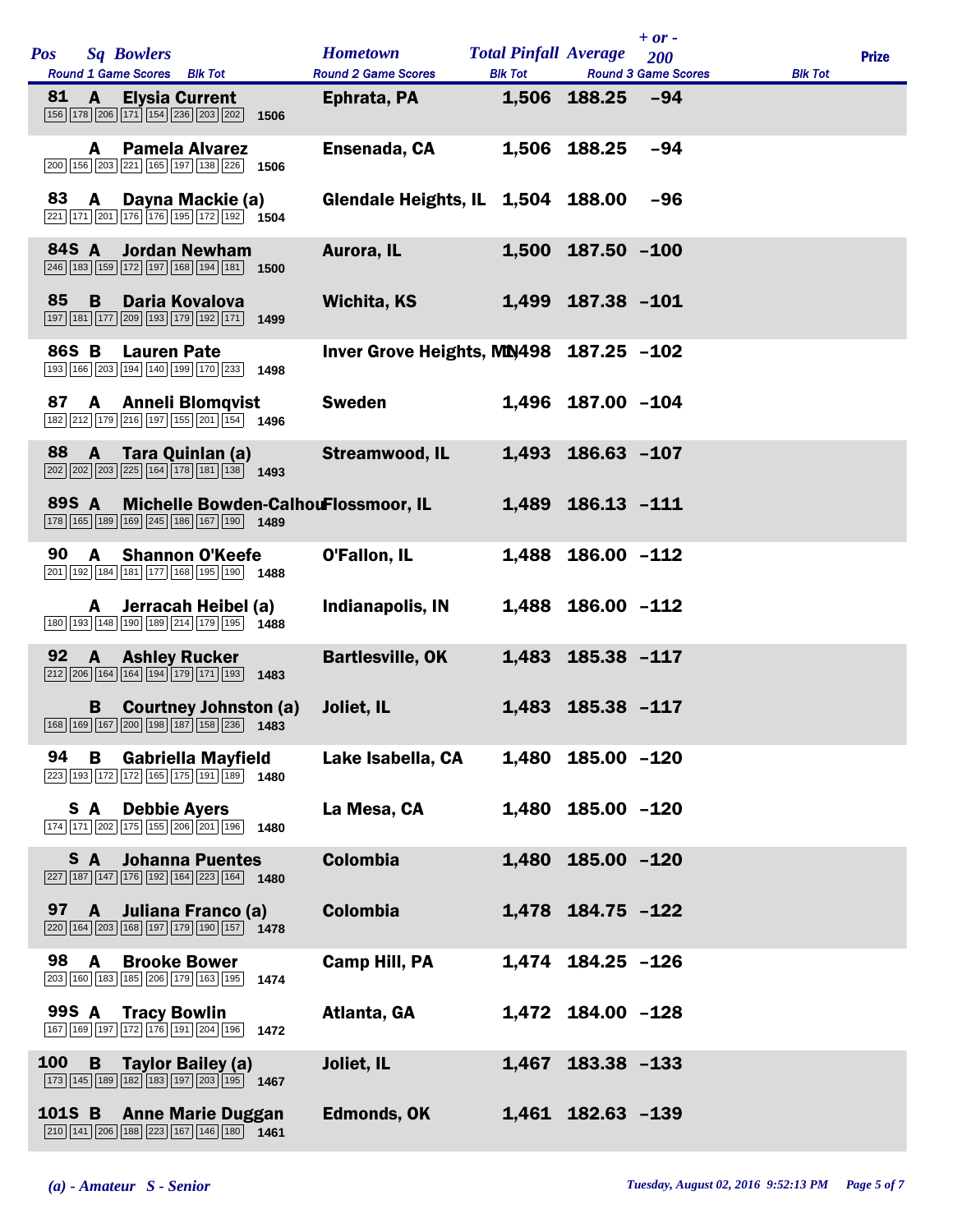| <b>Pos</b> | <b>Sq Bowlers</b><br>Round 1 Game Scores Blk Tot                                                                                                                     |      | <b>Hometown</b><br><b>Round 2 Game Scores</b> | <b>Total Pinfall Average</b><br><b>Blk Tot</b> |                   | $+$ or $-$<br>200<br><b>Round 3 Game Scores</b> | <b>Blk Tot</b> | <b>Prize</b> |
|------------|----------------------------------------------------------------------------------------------------------------------------------------------------------------------|------|-----------------------------------------------|------------------------------------------------|-------------------|-------------------------------------------------|----------------|--------------|
| 102        | <b>B</b> Autumn Lee (a)<br>$\boxed{159}$ $\boxed{161}$ $\boxed{199}$ $\boxed{191}$ $\boxed{158}$ $\boxed{188}$ $\boxed{208}$ $\boxed{194}$ 1458                      |      | <b>Plainfield, IL</b>                         |                                                | 1,458 182.25 -142 |                                                 |                |              |
| 103        | A<br>Trisha Reid (a)<br>$\boxed{181}$ $\boxed{180}$ $\boxed{184}$ $\boxed{182}$ $\boxed{186}$ $\boxed{191}$ $\boxed{176}$ $\boxed{172}$ <b>1452</b>                  |      | <b>Columbus, OH</b>                           |                                                | 1,452 181.50 -148 |                                                 |                |              |
| 104        | $\mathbf{A}$<br>Jennifer Medon (a)<br>$\boxed{209}$ $\boxed{187}$ $\boxed{210}$ $\boxed{175}$ $\boxed{188}$ $\boxed{175}$ $\boxed{145}$ $\boxed{161}$ $\boxed{1450}$ |      | Darien, IL                                    |                                                | 1,450 181.25 -150 |                                                 |                |              |
|            | 105 A Aumi Guerra<br>185 174 174 185 179 164 209 172 1442                                                                                                            |      | Dominican Republic 1,442 180.25 -158          |                                                |                   |                                                 |                |              |
| 106S B     | <b>Mary Wells</b><br>179 183 159 182 171 177 216 170 1437                                                                                                            |      | <b>Columbus, OH</b>                           | 1,437                                          | $179.63 - 163$    |                                                 |                |              |
|            | 107 A Jonquay Armon (a)<br>187 159 191 218 177 134 205 158 1429                                                                                                      |      | Roselle, IL                                   |                                                | 1,429 178.63 -171 |                                                 |                |              |
| 108S B     | <b>Cynthia Taylor (a)</b><br>181 189 199 193 214 157 135 159 1427                                                                                                    |      | <b>Belvidere, IL</b>                          |                                                | 1,427 178.38 -173 |                                                 |                |              |
| <b>109</b> | <b>Kalynn Carl</b><br>$\mathbf{A}$<br>169 178 169 172 187 157 222 172 1426                                                                                           |      | Albany, NY                                    |                                                | 1,426 178.25 -174 |                                                 |                |              |
| 110        | B<br>Nikki Stiteler (a)<br>191 181 178 152 200 191 153 177 1423                                                                                                      |      | Medina, OH                                    |                                                | 1,423 177.88 -177 |                                                 |                |              |
| 111        | $\mathsf{A}$<br><b>Brianna Andrew (a)</b><br>199 191 158 170 172 191 157 184 1422                                                                                    |      | <b>Orland Park, IL</b>                        |                                                | 1,422 177.75 -178 |                                                 |                |              |
| 112S A     | <b>Nicole Bower</b><br>169 165 181 186 166 165 197 192 1421                                                                                                          |      | <b>Camp Hill, PA</b>                          |                                                | 1,421 177.63 -179 |                                                 |                |              |
| 113        | A Alexa Wasmund (a)<br>194 178 170 153 206 168 193 153 1415                                                                                                          |      | <b>Red Wing, MN</b>                           |                                                | 1,415 176.88 -185 |                                                 |                |              |
| 114        | <b>Cassandra Hoehnen</b><br>B<br>212 173 166 163 203 157 168 170 1412                                                                                                |      | Sussex, WI                                    |                                                | 1,412 176.50 -188 |                                                 |                |              |
| 115        | <b>Natalie Miskiel (a)</b><br>B<br>190 175 154 173 178 218 152 169 1409                                                                                              |      | Toledo, OH                                    |                                                | 1,409 176.13 -191 |                                                 |                |              |
|            | A Stephanie Adams (a)<br>$\boxed{143}$ $\boxed{153}$ $\boxed{171}$ $\boxed{179}$ $\boxed{188}$ $\boxed{201}$ $\boxed{165}$ $\boxed{209}$ $\boxed{1409}$              |      | <b>Canada</b>                                 |                                                | 1,409 176.13 -191 |                                                 |                |              |
|            | 117 A Jes Lesagonicz<br>168 162 199 181 173 170 168 187 1408                                                                                                         |      | Atlanta, GA                                   |                                                | 1,408 176.00 -192 |                                                 |                |              |
| 118        | <b>Jewel Skelton</b><br>A<br>189 169 141 179 200 169 189 171 1407                                                                                                    |      | Niles, OH                                     | 1,407                                          | 175.88 -193       |                                                 |                |              |
| 119        | B<br><b>Jackie Carbonetto</b><br>190 165 144 164 223 159 183 169 1397                                                                                                |      | <b>Blauvelt, NY</b>                           |                                                | 1,397 174.63 -203 |                                                 |                |              |
| 120        | B<br><b>Samantha Kelly</b><br>$\boxed{181}\boxed{197}\boxed{138}\boxed{167}\boxed{188}\boxed{201}\boxed{167}\boxed{148}\boxed{1387}$                                 |      | Waukesha, WI                                  |                                                | 1,387 173.38 -213 |                                                 |                |              |
| 121        | B<br><b>Kim Adler</b><br>[152] [179] [179] [145] [175] [184] [200] [171] [1385]                                                                                      |      | Ojo Caliente, NM                              |                                                | 1,385 173.13 -215 |                                                 |                |              |
| 122S B     | <b>Amber Ottilige</b><br>178 172 147 178 158 164 213 168                                                                                                             | 1378 | Lake Wales, FL                                |                                                | 1,378 172.25 -222 |                                                 |                |              |